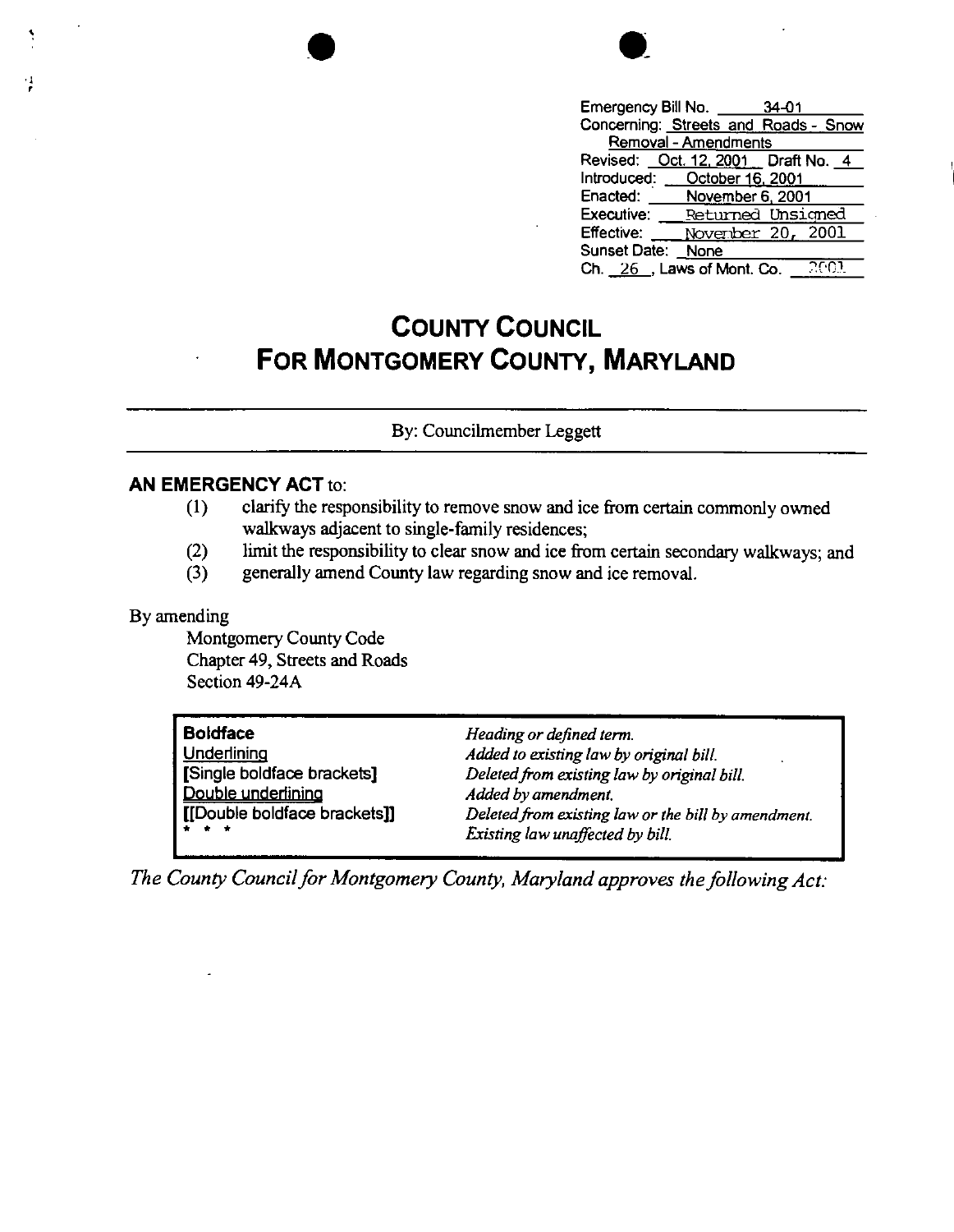'

 $\ddot{\bullet}$ 

|                |            |     |     |                | EMERGENCY BILL NO. 34-01                                              |
|----------------|------------|-----|-----|----------------|-----------------------------------------------------------------------|
| 1              | Section 1. |     |     |                | Section 49-24A of the Code is amended as follows:                     |
| $\overline{2}$ | 49-24A.    |     |     |                | Accumulation of snow and ice on property prohibited.                  |
| 3              | (a)        | (1) |     |                | A person is responsible for removing snow and ice on any              |
| 4              |            |     |     |                | sidewalk, other walkway, or parking area on or adjacent to            |
| 5              |            |     |     |                | property that the person owns, leases, or manages, including any      |
| 6              |            |     |     |                | walkway in the public right-of-way, to provide a pathway wide         |
| 7              |            |     |     |                | enough for safe pedestrian and wheelchair use. For purposes of        |
| 8              |            |     |     |                | this Section, commonly owned property between a single-family         |
| 9              |            |     |     |                | <u>residential lot and a common walkway is considered part of the</u> |
| 10             |            |     |     |                | lot if the intervening common property includes a walkway or          |
| 11             |            |     |     |                | driveway that serves only that lot.                                   |
| 12             |            | (2) |     |                | Except as provided in paragraph (4), [an] each owner, tenant, or      |
| 13             |            |     |     |                | manager is jointly and severally responsible for clearing snow        |
| 14             |            |     |     |                | and ice from the property and complying with Section 31-26A(d).       |
| 15             |            | (3) |     |                | The requirements of this Section do not apply to:                     |
| 16             |            |     | (A) |                | an unpaved walkway;                                                   |
| 17             |            |     | (B) |                | a private walkway or parking area on the property of a                |
| 18             |            |     |     |                | single-family residence;                                              |
| 19             |            |     | (C) |                | a public walkway behind a single-family residence that is             |
| 20             |            |     |     |                | not directly accessible from the owner's property; or                 |
| 21             |            |     | (D) |                | a walkway that [is privately owned]:                                  |
| 22             |            |     |     | (i)            | [used solely for recreation; and] is at least 25 feet                 |
| 23             |            |     |     |                | from vehicular traffic;                                               |
| 24             |            |     |     | $\overline{u}$ | serves only pedestrian destinations that are also                     |
| 25             |            |     |     |                | accessible by another walkway that this Section                       |
| 26             |            |     |     |                | requires to be cleared;                                               |
| 27             |            |     |     | (iii)          | was not routinely cleared of snow and ice after                       |
| 28             |            |     |     |                | August 1999; and                                                      |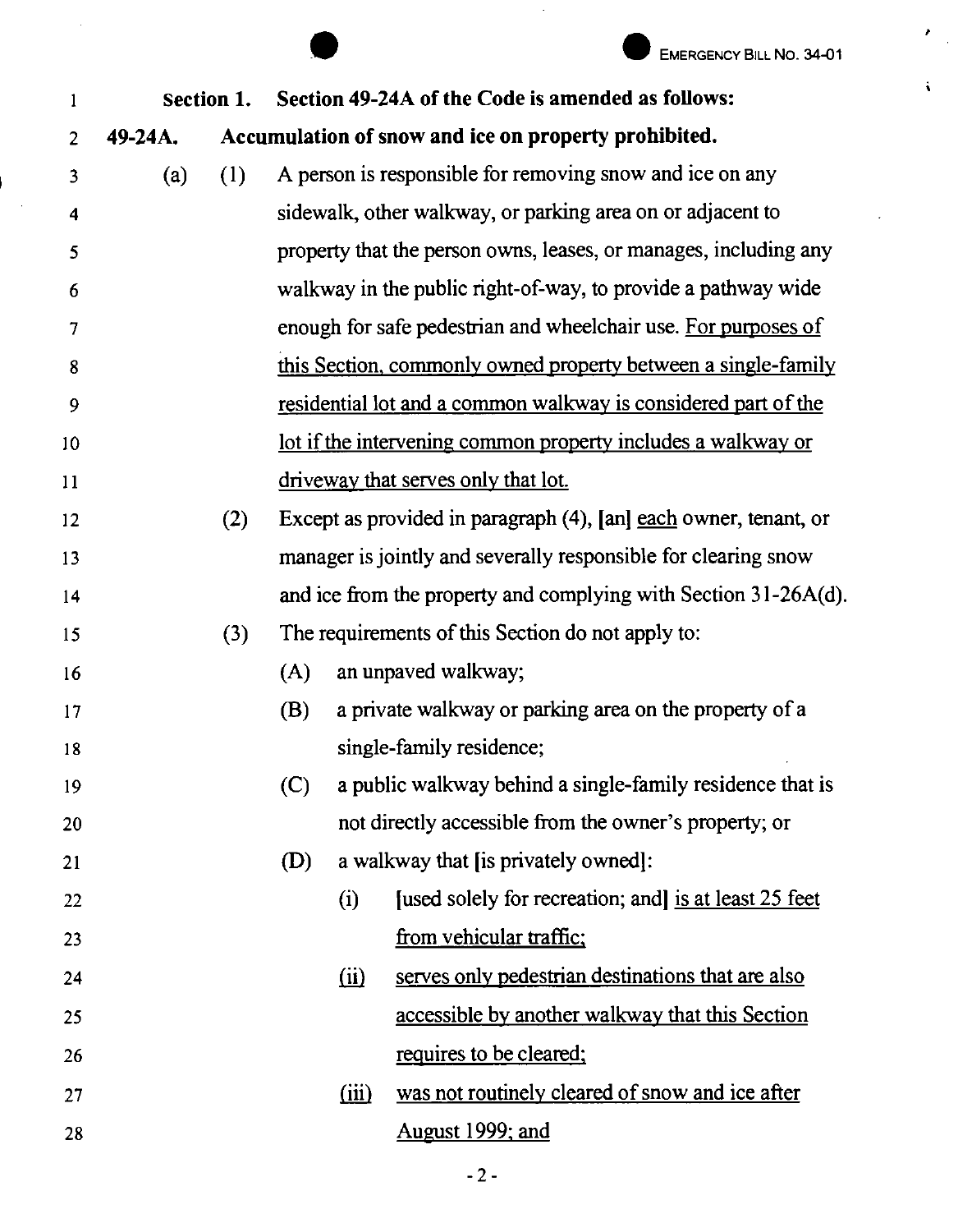|    |     | <b>EMERGENCY BILL NO. 34-01</b>                                        |
|----|-----|------------------------------------------------------------------------|
| 29 |     | [(ii)]                                                                 |
| 30 |     | is not the primary route for pedestrian access to a<br>(iv)            |
| 31 |     | winter recreational facility open to the public.                       |
| 32 |     | An individual who lives in a multi-family residential<br>(4)<br>(A)    |
| 33 |     | property is not responsible for removing snow and ice                  |
| 34 |     | from a common walkway or parking area.                                 |
| 35 |     | A homeowners' association, as that term is used in State<br>(B)        |
| 36 |     | law, is not responsible for removing snow and ice from a               |
| 37 |     | walkway adjacent to a single-family residential lot, if the            |
| 38 |     | lot owner is responsible under paragraph (1) for removing              |
| 39 |     | snow and ice from that walkway.                                        |
| 40 | (b) | If ice or hardpacked snow is impossible or unreasonably difficult to   |
| 41 |     | remove, the person is responsible for applying sufficient sand, other  |
| 42 |     | abrasives, or salt to provide safe pedestrian use.                     |
| 43 | (c) | The person is responsible for removing snow and ice within 24 hours    |
| 44 |     | after the end of the precipitation that caused the condition. If a     |
| 45 |     | snowplow redeposits snow or ice on a sidewalk or other walkway after   |
| 46 |     | a person has complied with this Section, the person is not responsible |
| 47 |     | for clearing the walkway until 24 hours after the snowplow redeposited |
| 48 |     | the snow or ice.                                                       |
| 49 | (d) | The County Executive must designate a department to enforce this       |
| 50 |     | Section and may designate other County employees or contractors to     |
| 51 |     | enforce this Section.                                                  |
| 52 | (e) | The Executive may order a different deadline or conditions for         |
| 53 |     | removing snow and ice during or immediately after a severe or unusual  |
| 54 |     | storm or other public-safety condition.                                |
| 55 | (f) | In addition to any other remedy or penalty for a violation of this     |
| 56 |     | Section, the County may clear the snow and ice and charge the          |

 $\ddot{\phantom{a}}$ 

Ä

 $\pmb{\mathfrak{c}}$